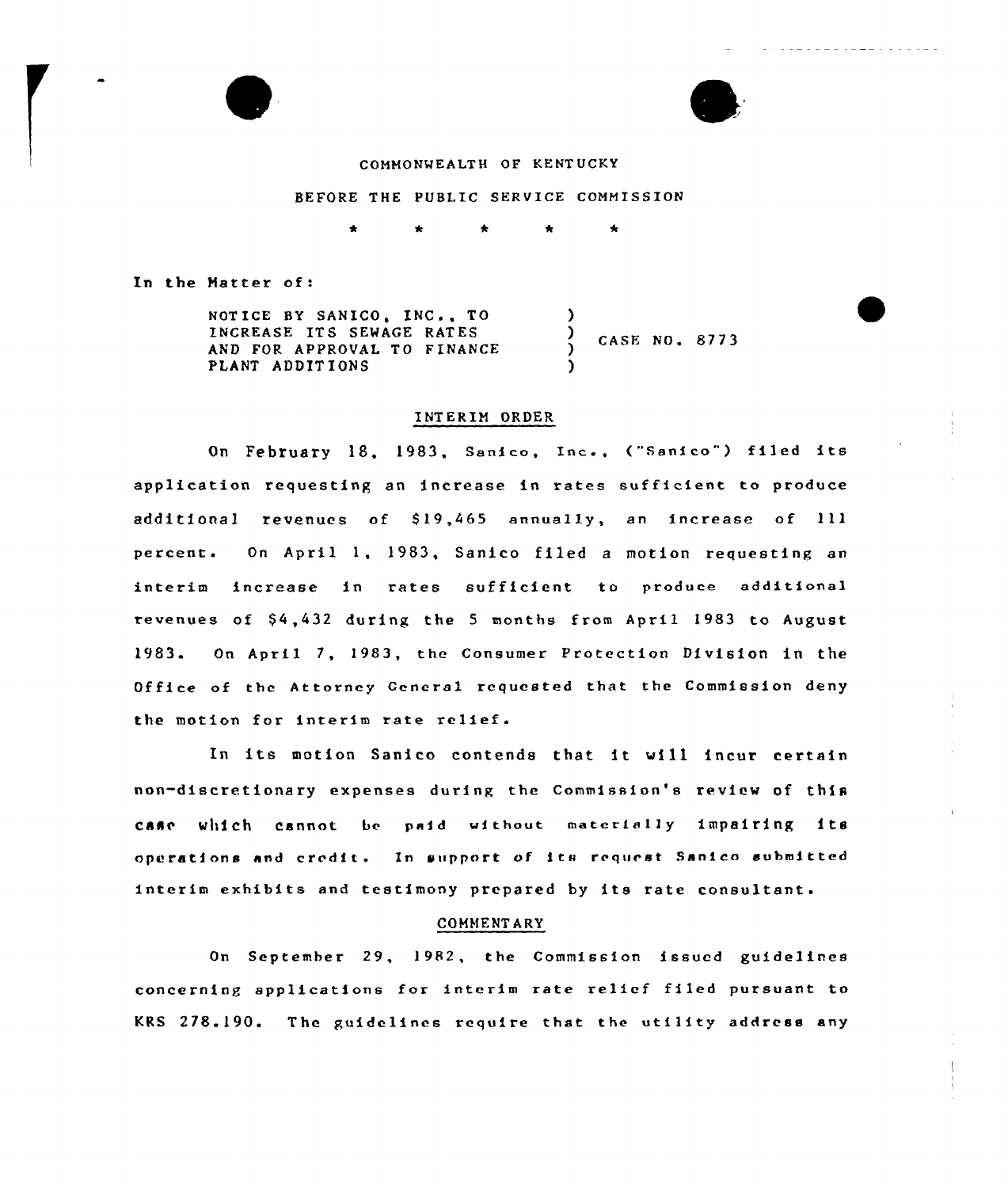



and all cost savinps and productivity measures instituted in response to the non-discretfonary expenditures which have necessitated the interim rate request. Sanico's motion and testimony fall to present any evidence that such measures have been or will be instituted.

The Commission's guidelines also require the utility to ptesent vetifiable proof that all non-discretionary expenditures vill be incurred within the esse's 5-month review periods Sanico's Interim Exhibit <sup>1</sup> fncludes <sup>a</sup> cash flow analysis in support of its request for interim rate relief. However, the Commission has determined that Sanico's analysis contains expenses based on pro forma adjustments proposed in the initial application. These adjustments have not been accepted by the Commission and Sanico has presented insufficient evidence to verify that these pro forma expenses will require any actual cash expenditure during the 5-month review period.

#### SUMMARY

The Commission, based on the evidence of record, is of the opinion and finds that:

Sanfco has failed to present sufficient proof that interim rate relief is required to prevent material impairment of its credit or operations.

<sup>2</sup> <sup>~</sup> Sanico's motion for interim rates fa not in compliance with the Commission'a gufde lfnee on applications for interim rate relief.

IT IS THFRFFORE ORDERED that Sanico's motion for interim rate relief be and it hereby is denied.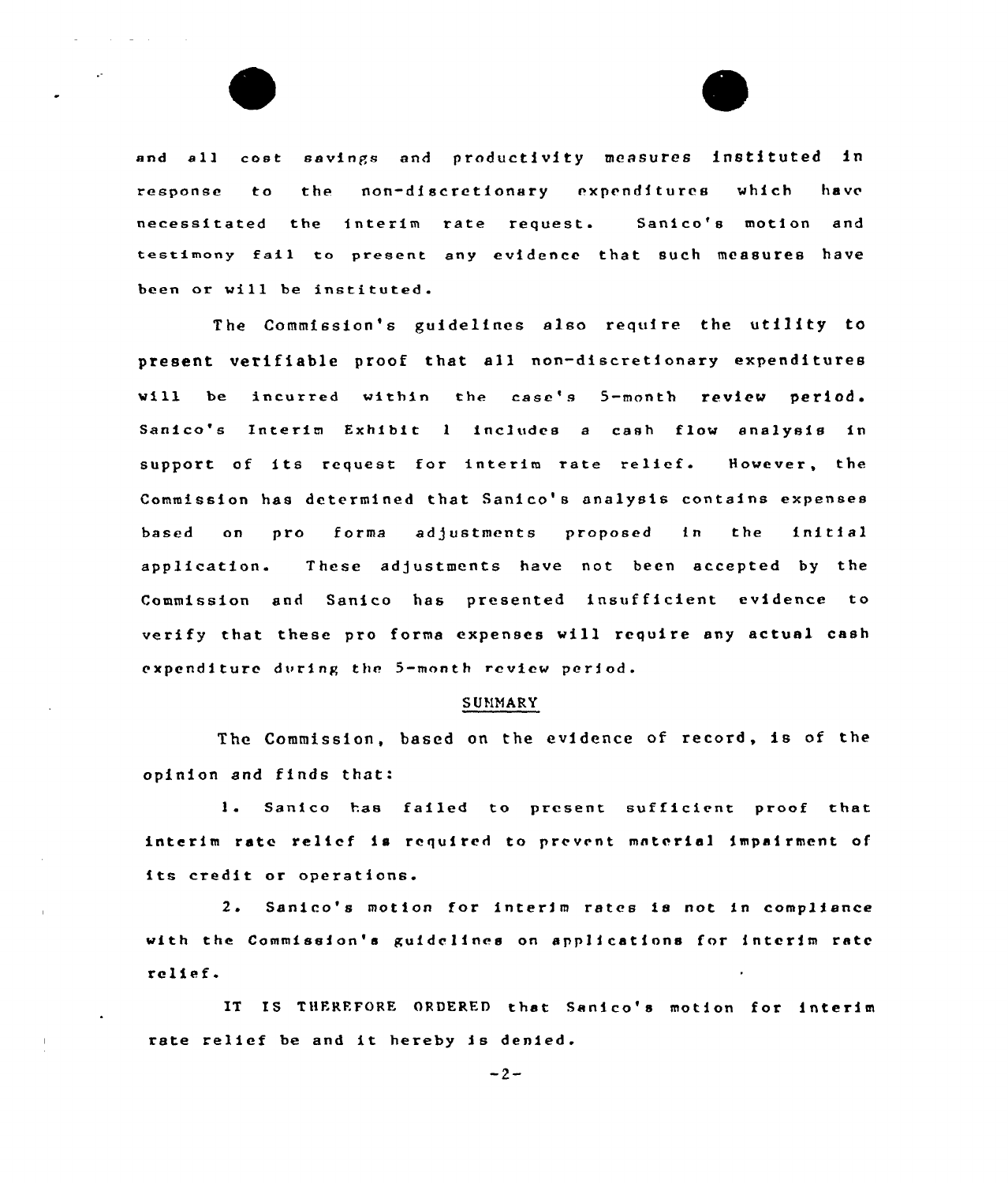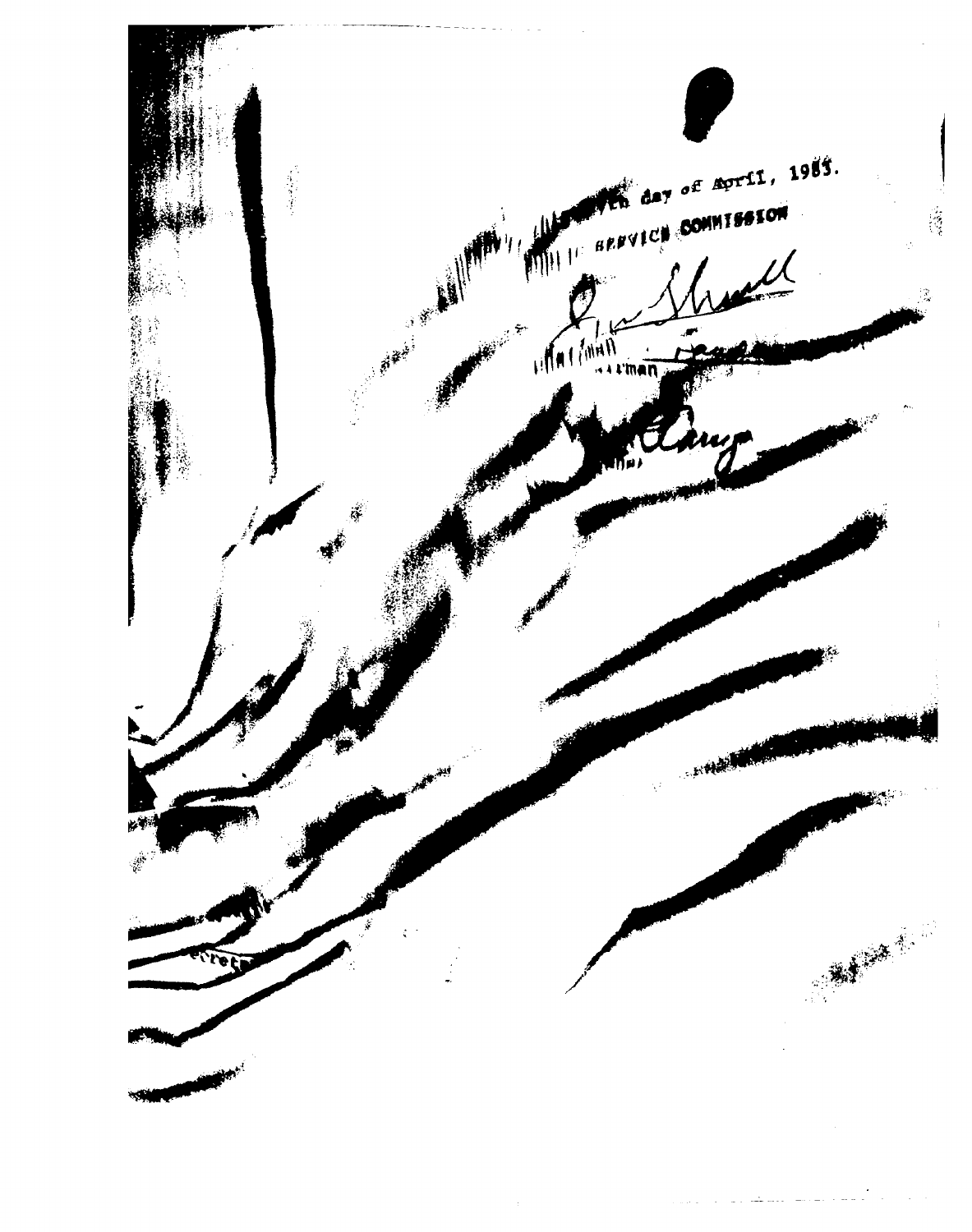# CORRECTION



## PRECEDING IMAGE HAS BEEN **REFILMED** TO ASSURE LEGIBILITY OR TO CORRECT A POSSIBLE ERROR